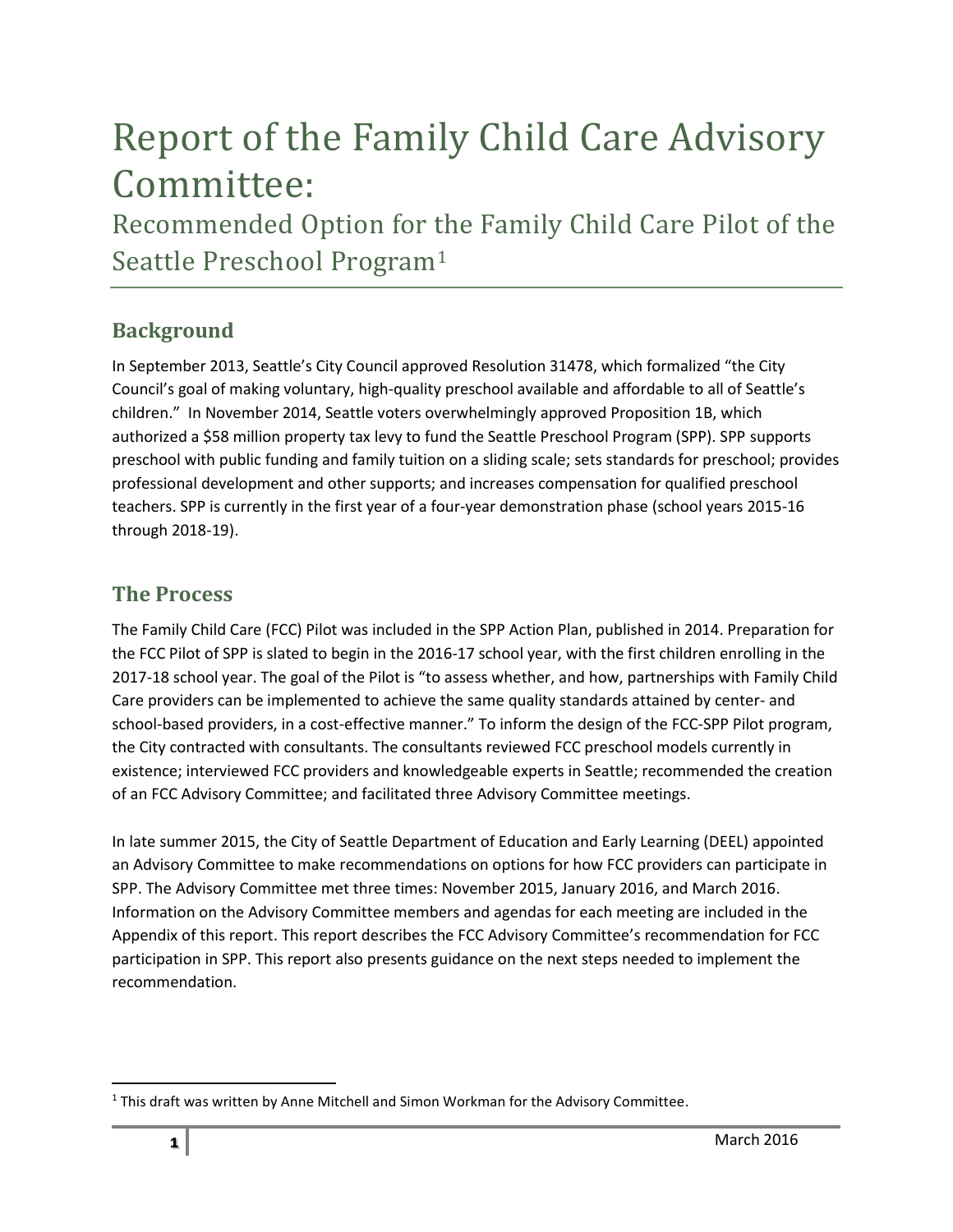# **The Benefits and Challenges of Family Child Care**

A family child care home is a small, community-based business. FCC providers are sole proprietors, owner-operators, and proud professionals offering a valuable service to families in their communities. According to providers in Seattle, FCC is a high-energy business: Similar to FCC providers elsewhere in the U.S., Seattle FCC providers work long hours, typically 50 hours a week with children and another 10 to 12 hours a week preparing for the children's learning and managing the business.

Family child care has many benefits for families. All the children from a family can be in one place, in a small, family-like setting, that is a good match with family language and culture. FCC offers continuity of relationships for both children and parents: Children stay with the same provider/teacher each year instead of changing to a new teacher/classroom. Many FCC homes offer multi-lingual learning environments (e.g. Vietnamese-English-American Sign Language, Somali-English, or Spanish-English).

Family child care also has challenges. For providers, welcoming a group of children and their families into their homes all day, every day is a deep commitment. It can be difficult for FCC providers to keep enrollment at the level needed to maintain financial stability. It can also be difficult to collect payments from families in full and on time. Friendships between providers and parents can conflict with business relationships. Key considerations for working in the setting of one's own home include recruiting children to achieve a desired mix of ages, and selecting a congenial group of families.

From SPP's perspective, family child care has many advantages. It is the setting most likely to reflect the diversity of families in Seattle and be located in nearly every neighborhood of the City. There is enthusiasm for SPP among providers. Many providers already offer high-quality learning programs, and some already use one of the two curricula required for SPP. If DEEL manages enrollment, as it does now for centers in SPP, it will work to fill all SPP slots contracted in a site and will pay for those slots regardless of whether the slots are filled. This supports the financial stability of these small FCC businesses.

There are also several potential challenges associated with implementing SPP in family child care homes:

- 1. There may be a lack of fully qualified providers, though complete data on the educational qualifications of the current FCC provider community in Seattle are not available.
- 2. About half of FCC providers in Seattle, 226 of 449, are participating in Early Achievers (EA). Of the 29 that have been rated as of January 2016, 18 are at Level 3 or higher.<sup>2</sup>
- 3. If each FCC provider has a separate SPP contract, the costs of contract administration for the FCC-SPP Pilot may be high for DEEL.
- 4. The support system developed for center-based SPP providers may need modification to align with the specific needs of FCC providers. For example, it is essential to identify provider coaches

 $\overline{\phantom{a}}$ <sup>2</sup> Source: 3SI Data Analytics Repository, 1/31/2016.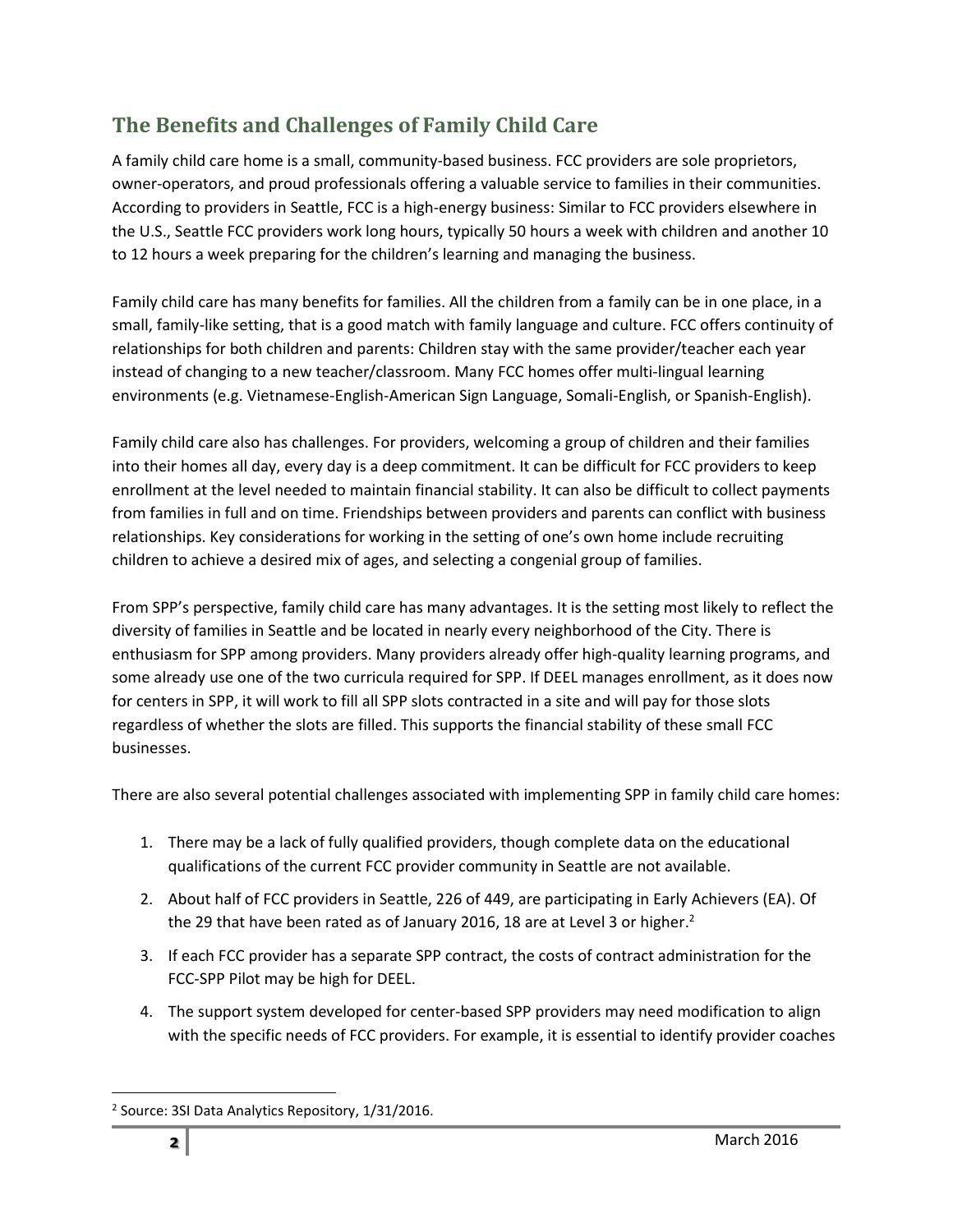who have FCC experience (e.g. experience working in an FCC home, experience working with FCC providers) and who can be appropriately culturally responsive to the FCC environment.

- 5. FCC providers aim for a good match among children and families when selecting enrollees. Within the current SPP recruitment and enrollment procedures, DEEL assigns families to preschool programs based on geographic location. This procedure may need to be modified to give FCC providers more autonomy over who they enroll.
- 6. There will need to be good supports for FCC homes to meet SPP's strict 'no suspension/no expulsion' policy, such as mental health referrals, in-home consultation, etc. The policy should be carefully reviewed in light of the realities of FCC homes.

The Advisory Committee reviewed three potential models for SPP implementation with FCC providers:

- Option #1: The FCC provider 'specializes' in preschool, enrolling only preschool-age children and essentially operating a home-based preschool program according to SPP requirements.
- Option #2: The FCC provider offers SPP, enrolling a minimum number of preschoolers (four) and continues to enroll other children of different ages (within license limits). Both of the curricula used in SPP, High/Scope or Creative Curriculum, are designed for a wide age span.
- Option #3: A group of FCC providers identify an existing incorporated organization (or establish such an organization) that can serve as the core of an FCC network. The network supports FCC providers in delivering SPP. Homes in the network may 'specialize' in preschoolers or may continue to enroll some children of other ages.

To take full advantage of the benefits of family child care and address the challenges, the Advisory Committee recommends that networks of FCC providers be established to offer SPP in FCC homes (Option #3 above).

# **Recommendation: A network of FCC providers offers SPP.**

A network of FCC providers has two essentials: (1) an organization that is the central hub and (2) a number of FCC homes that are affiliated with each other and with the hub. FCC providers are equal partners with each other and with the hub. The network hub contracts with DEEL to offer SPP in its affiliated homes. The FCC homes in the network offer SPP in a variety of ways, with FCC homes in the network choosing the way that best works for them. Models for offering SPP as part of an FCC network are described in detail below. In each model, the cost of delivering SPP would be shared between the FCC home and the hub. The amount of money the home receives in each option depends on the number of SPP children the home enrolls and on the extent of services the hub provides to the home.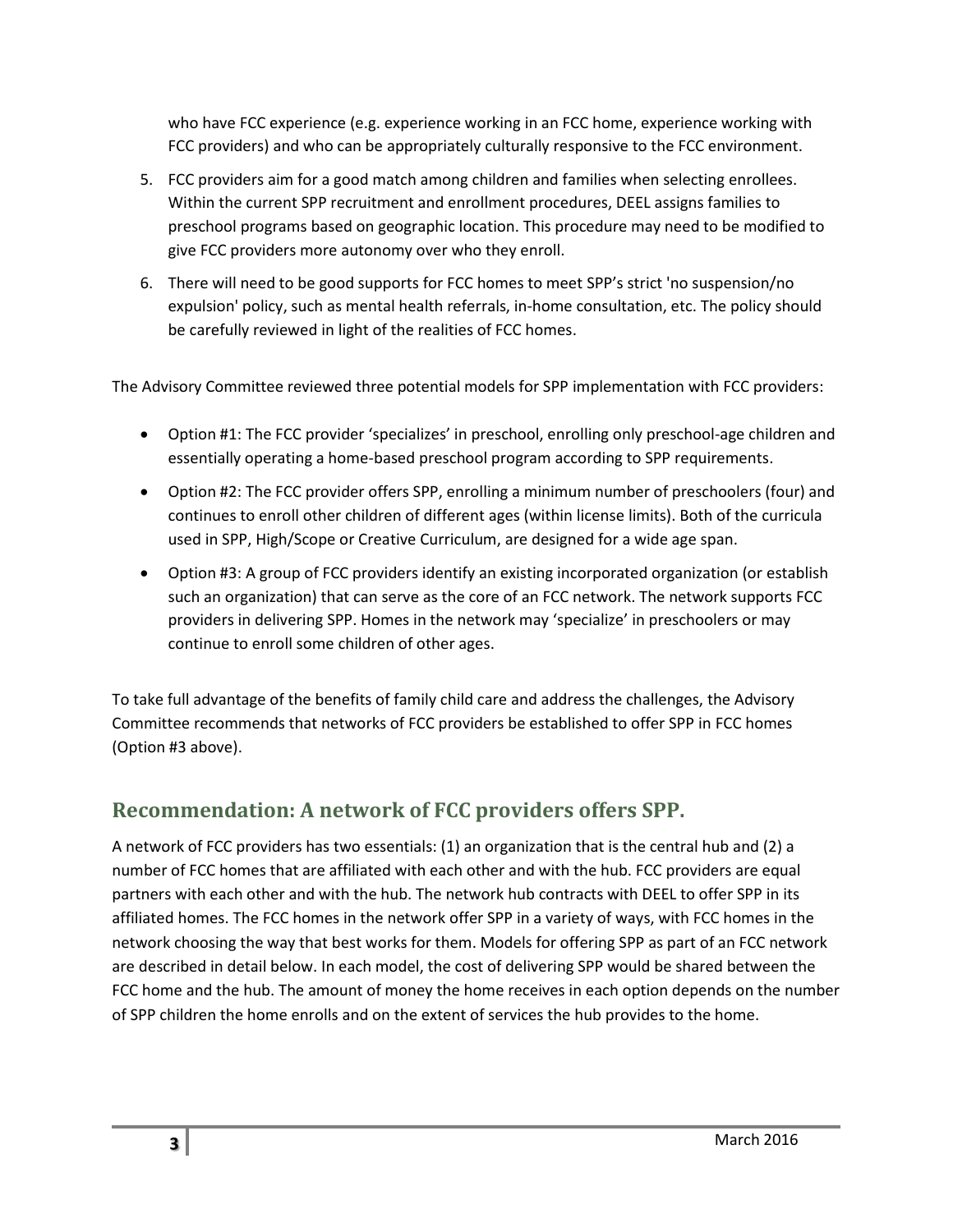#### *Model 1: FCC home meets SPP requirements and enrolls only SPP children.*

The FCC home meets all SPP minimum requirements and wants to fill all its spaces with SPP children (four-year-olds and income-eligible three-year-olds). The home uses either of the two approved curricula, and uses SPP-recommended family engagement practices. The FCC provider is the SPP teacher and meets the teacher requirements (described in the paragraph below). The home's program meets all other SPP requirements. If the provider has employees, they meet the 'teacher assistant' requirement.

The FCC owner/director is the SPP lead teacher, has at least an associate's degree in Early Childhood Education (ECE) and is working toward a bachelor's degree in ECE. If there is an assistant teacher during the SPP hours, s/he has some preparation, such as a Child Development Associate (CDA) credential or some ECE coursework, and is working toward an associate's degree in ECE (or its equivalent).

Depending on its license, the all-SPP FCC home may enroll 10 children and have one teacher, or may enroll 12 children with one teacher and one assistant. The home must operate at a minimum for the school day (six hours) and school year (180 days). If the provider desires to offer, and families need, longer hours, then the home may offer full-day and year-round service (e.g. before/after-SPP services, service during school vacation weeks, a summer program). The non-SPP services are paid for either by the parents, according to the provider's tuition scale; through WCCC (the state child care subsidy); or through CCAP (city child care subsidy). The provider manages all programmatic aspects of SPP, including attendance records. The hub manages billing to DEEL, and the hub pays SPP funds to the provider.

As SPP covers only six hours per day, it is likely that it operates within a full-day/full-year program, although some providers may offer SPP exclusively. When operated as part of a full-day/full-year program, the six hours of SPP could be split into two three-hour blocks, with lunch and/or a nap in between, and with additional care provided before and after these blocks. Appendix C includes a sample schedule for how SPP could operate within an FCC home. Flexibility for FCC providers in the exact timing of delivering the required SPP hours would help SPP reach children in families where parents work nontraditional hours – families that are often served by FCC providers rather than child care centers.

#### *Model 2: FCC home designates four slots specifically for SPP children.*

Another FCC home might choose to designate four slots for SPP children (four-year-olds or incomeeligible three-year-olds) and continue to enroll other children of different ages, younger and older than preschoolers, within the home's license limits.

The FCC owner/director or another employee who meets the requirements can be the SPP lead teacher. Whoever is designated as SPP teacher must have at least an associate's degree in ECE and work toward a bachelor's degree in ECE. If the home's license allows 12 children, requiring an assistant, then either the owner or another employee can fill the assistant role.

The home uses one of the SPP curricula (both High/Scope and Creative Curriculum are designed for a wide age span). Family engagement practices for SPP can include all enrolled families. Within its full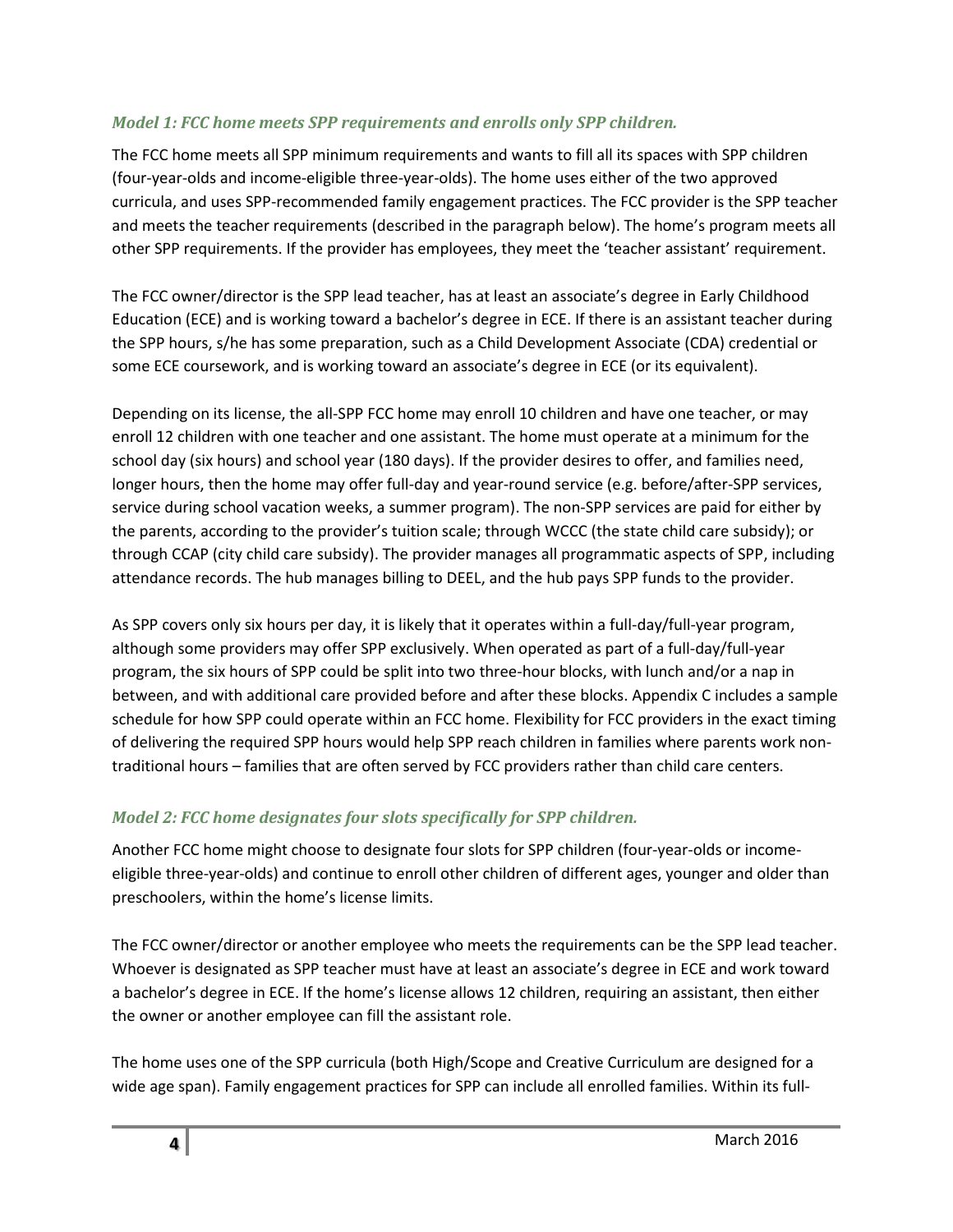day/full-year program, the home offers the SPP school day (six hours) and school year (180 days). Offering full-day/full-year service for the non-SPP children maintains the FCC strength of serving multiple children in a family. If SPP-funded children need longer hours than SPP covers, then the families pay for those according to the provider's tuition scale, or with city or state child care subsidies. The provider tracks attendance of the SPP children, the hub manages the SPP billing with DEEL, and the hub pays SPP funds to the provider.

#### *Model 3: FCC home offers some SPP, with network support.*

Some FCC providers may want to offer SPP but do not currently meet all the requirements. The most likely challenge to meeting the SPP requirements is that the provider lacks the necessary teaching qualifications. To support this provider to be able to offer SPP, the network would engage fully qualified teachers who have experience with family child care to work as 'coach-teachers' in the FCC home. One coach-teacher might work with two to three homes, spending 10 to 12 hours a week in each home supporting the provider and any staff in the home to implement SPP. To cost-effectively cover the coach and the FCC home's delivery of SPP to children, each FCC home probably needs to enroll a minimum number of SPP children. The number can be determined in drafting the budget for the network.

The daily schedule would be the same as that of the home offering SPP within the full-day/full-year program (as discussed above). The coach would be on-site in the provider's home, working with her/him for about 12 hours per week. The coach is serving as the SPP-qualified teacher working alongside the provider for most of those hours, demonstrating and supporting the provider; the rest of the time is for direct interaction with the provider on whatever s/he needs (e.g. curriculum planning for four-year-olds, help with conducting child assessments and using the results). In a typical week, coach time with a provider might include the coach being on-site with the provider for part of the day, two to three days per week. This on-site time would include co-teaching with the provider, conducting observations, and meeting with the provider for feedback/discussion sessions (likely during nap time). A sample schedule is included in Appendix C.

The provider tracks the SPP children's attendance, the hub manages the SPP billing with DEEL, and the hub pays SPP funds to the provider. Coaches are paid through the hub organization, with the cost covered by SPP funds generated by the SPP children in the homes receiving coaching. The home in this option would receive less SPP funding per child than in the other options.

#### *Model 4: FCC homes bring four-year-olds into a centralized hub classroom that offers SPP.*

Another possibility to support homes that are not currently meeting the SPP qualifications is that the hub organization can create a classroom for SPP, with the children coming from various FCC homes in the network. The SPP teacher would be employed by the network and would meet the requirements for SPP. If each home brought four or five four-year-olds to the hub classroom, then four homes could together populate a full SPP classroom (20 children).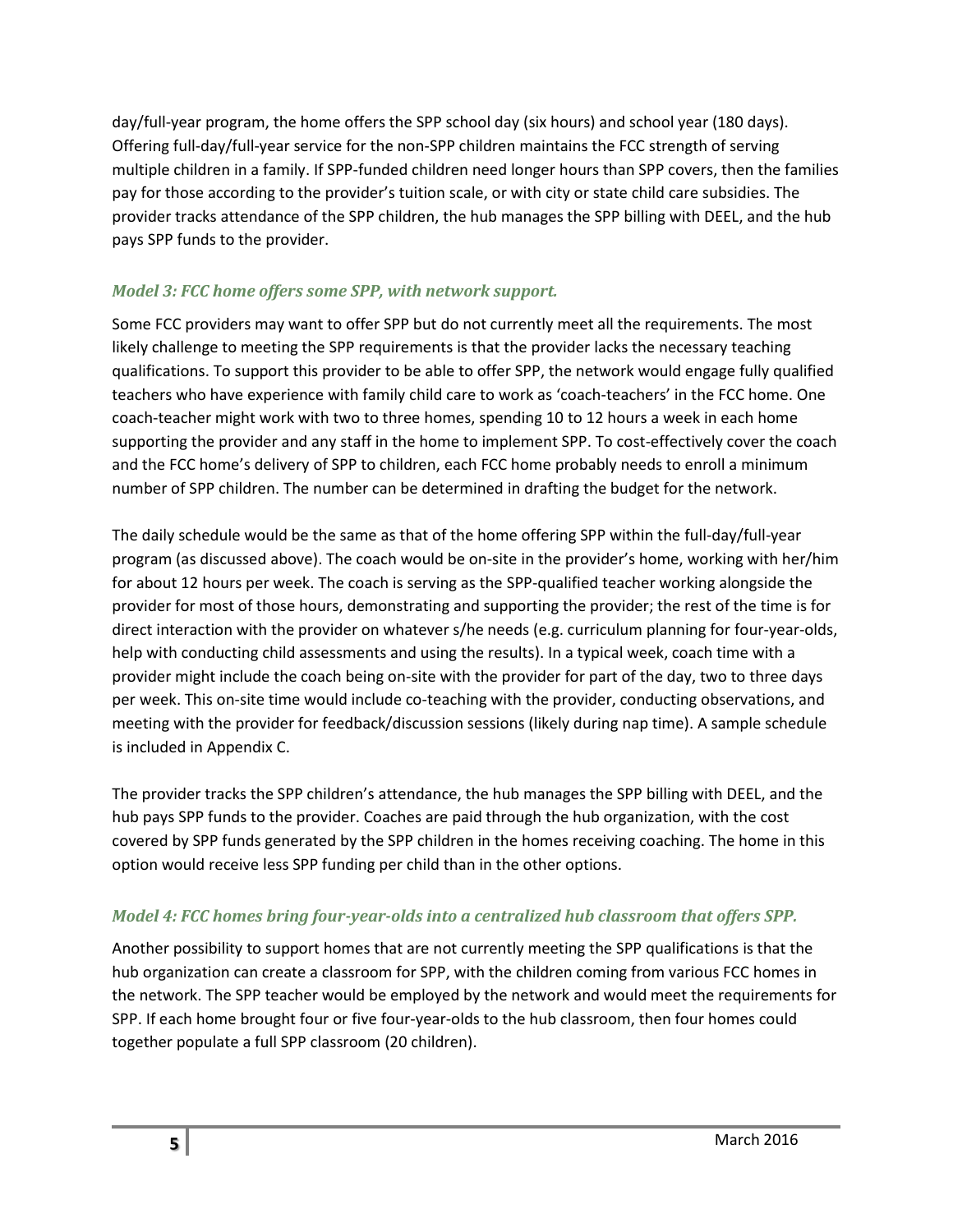One approach under this model would be an FCC home's SPP children coming to the hub classroom every day, with the full 180 days of SPP delivered in the hub classroom. If the home offered care outside of the SPP hours, and families needed that care, then outside SPP-hours care would be provided at the FCC home. The SPP funds would be mainly supporting the hub classroom, with smaller amounts for each participating FCC home. Offering SPP through a hub classroom would require the homes and the hub to be located close to each other. This may only work for a FCC provider with an assistant. The home would need the assistant to either bring the children to and from the hub, or to remain in the FCC home with the other children (who are not preschool age).

### **Other Network Supports**

The network is an opportunity for FCC providers to come together and share resources among themselves. The hub itself is a resource and support for providers. The hub's primary responsibility is to manage the SPP contracting and payment processing with DEEL. The hub might also be able to offer the FCC provider members other administrative supports (e.g. food program (CACFP) record-keeping and billing, tuition billing and collections for private pay families, subsidy billing, etc.), with the supports centralized to free providers from some of the long hours of their work.

More important, the network can support professional advancement of the FCC providers in the network, promoting options for higher education for providers who work 50 to 60 hours per week, helping them obtain credit for prior learning, promoting acceptance of early education degrees earned in other countries, and finding community-based college classes.

Some providers will want to immediately get on the path to earning the bachelor's degree. The network might offer professional development courses on-site, and might link providers with welcoming degreegranting institutions. It can facilitate college coursework for providers, bringing on-site evening classes to the community or possibly bringing daytime classes with support from substitutes.

The network can provide qualified substitutes so that providers can have time off for professional development, business planning, or vacation. Availability of substitutes also makes it easier for providers to visit each other's homes to learn from one another. Essentially, the network can offer a variety of services and supports for FCC provider members, in a cost-effective way.

### **Creating a Network Hub**

Key to the success of the FCC-SPP Pilot is the identification of existing incorporated organizations and/or the establishment of such organizations to be the hub of an FCC network. Currently, there are no FCC networks in the city of Seattle. The FCC-SPP Pilot needs at least one, and probably several, FCC networks for the Pilot to be successful.

Although there are no FCC networks in Seattle, as the Advisory Committee discussed at its first meeting, there are examples of such networks in other states and counties, as well as examples of provider networks that don't currently include FCC providers. The closest example is Puget Sound Education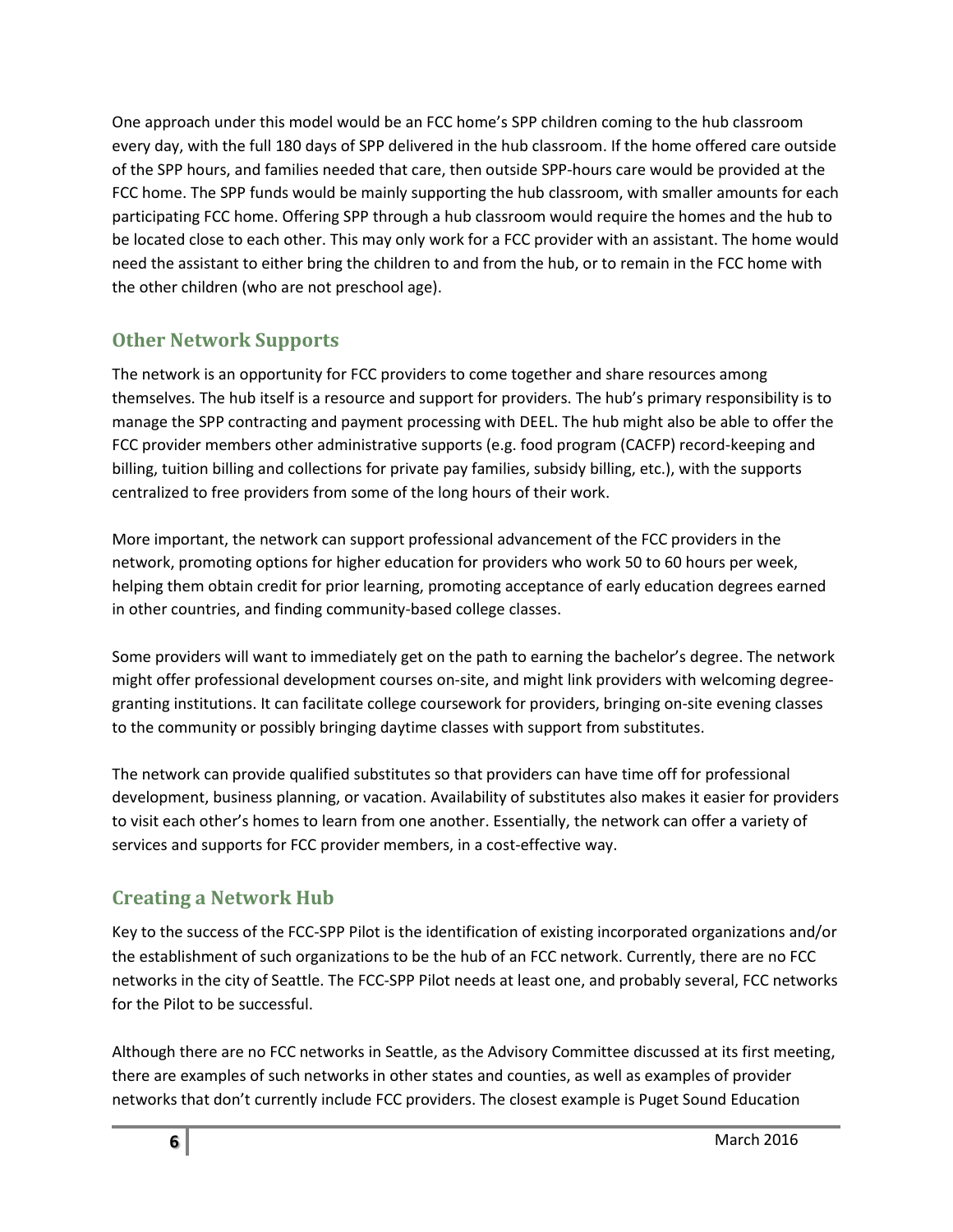Service District (PSESD), which has several years of experience with FCC providers. The PSESD federal Head Start/Early Head Start (HS/EHS) grant includes FCC providers (some in King County, but none located in Seattle). In their model, the FCC provider is the teacher for HS/EHS purposes. Any HS/EHSeligible children in their home are counted as enrolled in HS/EHS. The PSESD supports the FCC providers with funding, professional development, on-site coaching, and consistent substitute teachers to provide relief time for the provider to do child assessment, planning, etc.

There is a network of child care centers in Seattle called Sound Child Care Solutions. This network may have experiential knowledge about the financial support a network needs. Sound Child Care Solutions could offer advice on helping to create respectful relationships among small child care businesses – advice that may be useful to the creation of a network of FCCs in Seattle.

Organizations that may be able to work with FCC providers to create a FCC network to pilot SPP include

- a college with strong ECE programs, such as Seattle Central College or North Seattle College;
- SEIU 925 Early Learning Division (the union that represents family child care providers);
- an existing FCC association in Seattle;
- a child care consortium such as the South East Child Care Director's Consortium; or
- other cultural organizations.

### **Timeline for the FCC-SPP Pilot**

The current timeline calls for the FCC-SPP Pilot to begin serving children in September 2017, with recruitment and enrollment of children in the spring and summer 2017. FCC providers would apply for SPP in November 2016, with the selection of providers and the contracting process slated for January and February 2017. The full timeline with more detail can be found in Appendix E. If DEEL accepts the recommendation of the Advisory Committee to implement a network model for delivering SPP in FCC homes, the timeline may need modification to allot appropriate time for the process of developing the FCC networks.

## **Recommended Next Steps**

If the FCC network model were to be implemented as the method to deliver SPP in FCC homes, there would be work to do on many fronts. FCC providers, DEEL and others have important roles in this work.

#### *Figure out the financial impact SPP will have on an FCC home.*

FCC providers need to estimate the cost of delivering SPP in their home context and determine if it is financially sustainable to provide the required services with the available funding from SPP. Providers need to determine how costs will be shared between homes and the hub. Cost-sharing depends on which services the hub offers and on how much of SPP is delivered primarily in the FCC home.

Financially skilled FCC providers need to draft budgets for a FCC home operating each of the approaches described above. Currently, SPP requires a minimum amount for teacher salaries based on qualifications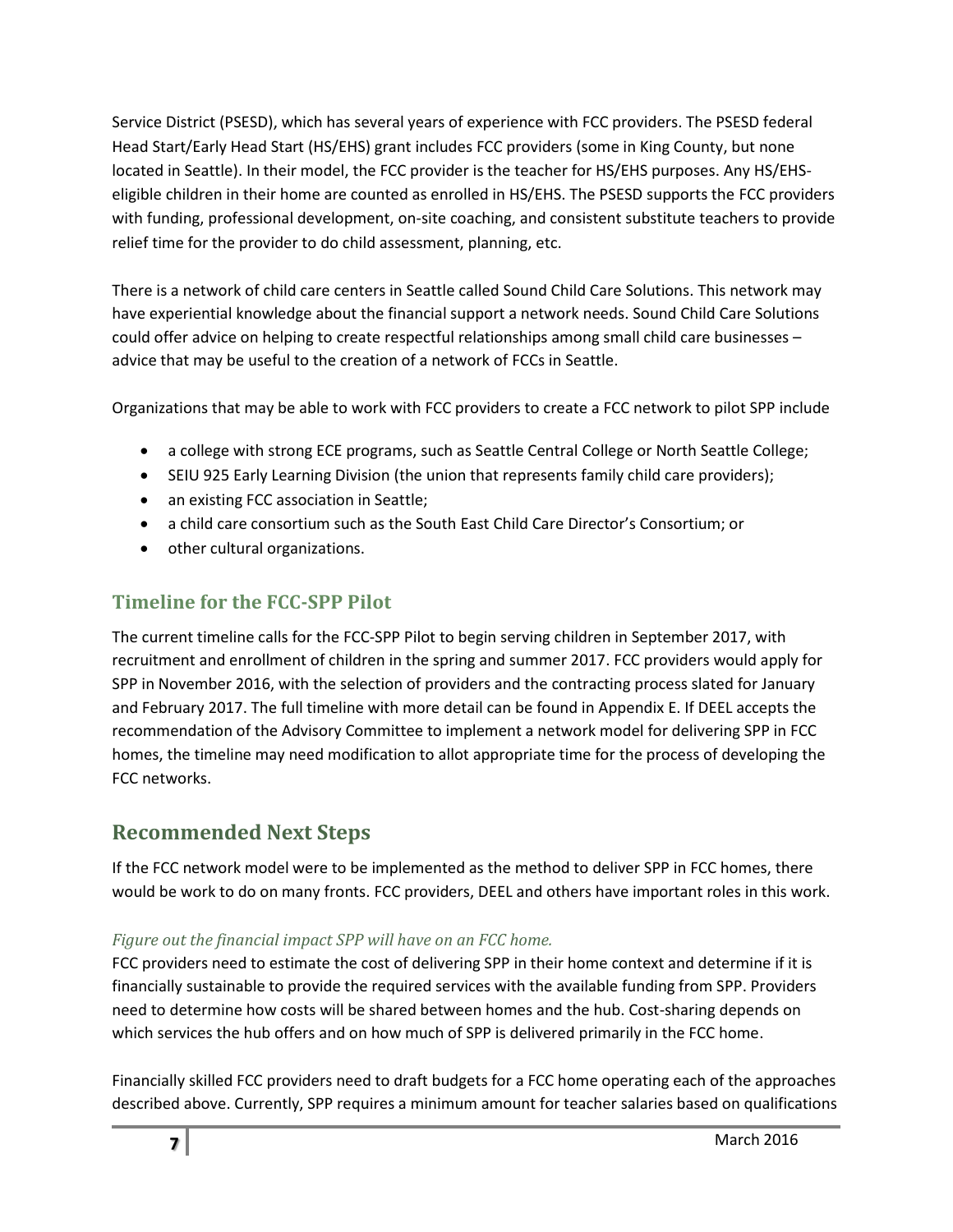and salaries for people in similar positions, such as prekindergarten teachers. Salary amounts look different in an FCC budget, since an FCC provider is not paid a salary directly. Rather, the net annual revenue of the FCC home is essentially the provider's salary, and the provider works many more hours than a center staff person. Budgets for an FCC provider within the FCC-SPP Pilot will need to account for the same compensation parity that applies in an SPP center.

#### *Determine the cost of operating the hub of the network.*

FCC providers and DEEL can work together to draft a budget for a network, showing the allocation of costs between the hub and the homes. The allocation of costs depends on (1) how the delivery of SPP is shared between provider members and the hub and on (2) how DEEL may modify the SPP support system for FCC providers. For example, DEEL can keep all the SPP supports that now apply to centers at DEEL, or can contract some supports (e.g. coaching, health supports) to FCC network(s).

#### *Agree on modifications of SPP.*

The Advisory Committee raised some concerns about SPP in family child care homes, including about recruitment and selection of families, and about enrollment. These are also concerns for centers. When reviewing the overall SPP recruitment/enrollment process, DEEL should take account of FCC home business practices when considering any re-design of these processes. There may need to be modification to how SPP is promoted to families, so that FCC-SPP as an option is clear and is presented as an equal choice for families. In addition, DEEL should clarify what flexibility, if any, might exist around the delivery of the required SPP hours (six hours per day, five days per week) to allow FCC providers who serve children from families where parents work non-traditional hours to offer SPP. For example, an FCC provider might be able to offer 30 hours per week, but some days in that week might include eight hours of SPP curriculum, while other days might include only four hours.

#### *Ramp-up higher education support for FCC providers.*

DEEL and others need to work together to identify FCC providers who have the qualifications for SPP. These providers may be the core of FCC-SPP but may not exist in sufficient numbers for the Pilot. To increase the number of providers who will meet the requirements, DEEL can collaborate with colleges and Child Care Aware to identify tuition support resources for FCC providers, especially those colleges that are familiar with the family child care context.

#### *Engage more FCC providers to participate in SPP.*

To have a robust FCC-SPP Pilot, many FCC providers need to be engaged to learn about SPP, how the FCC-SPP Pilot will work, and the benefits of participating. FCC providers and their associations can work with DEEL to learn more about SPP, and DEEL should also reach out to FCC providers, targeting the existing Early Achievers networks of FCC providers and the FCC communities of practice. Providers that intend to participate need to promote FCC-SPP as an option to families currently enrolled in their homes, and need to more generally promote FCC-SPP to families in their communities.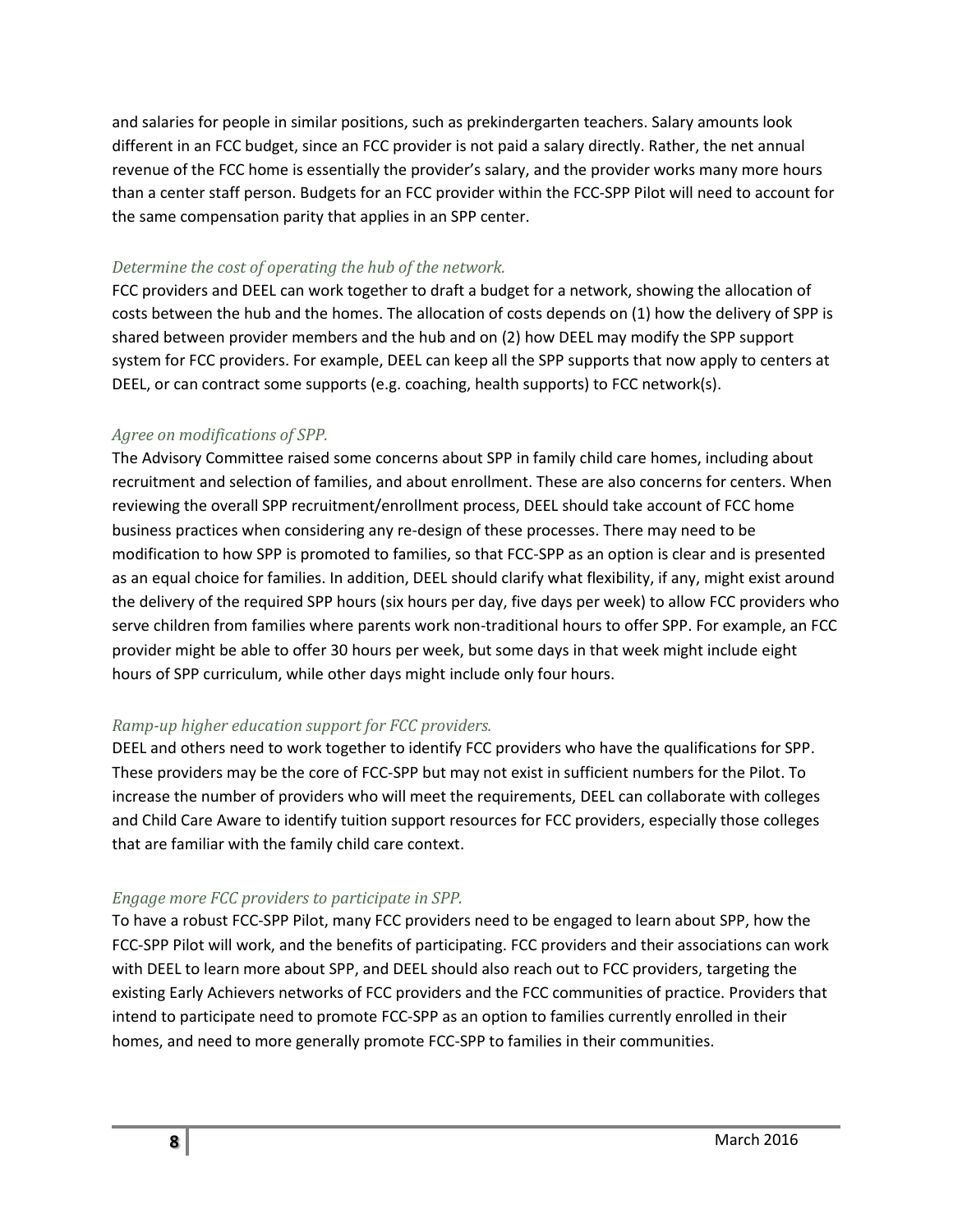#### *Establish FCC network(s).*

FCC networks need to be established, and a hub organization needs to be engaged or created to support the network(s). The time frame to establish a network will vary depending on the organization chosen to act as the hub, and the connections that currently exist among FCC providers that can be leveraged to create a network. DEEL could provide some guidelines for key characteristics of hubs (such as familiarly/experience with FCC providers, early childhood services, etc.). FCC providers will need to establish an operating agreement, including rules of engagement for how the network will work together and how the hub will operate as part of the network. These processes need to be built into the timeline for the Pilot.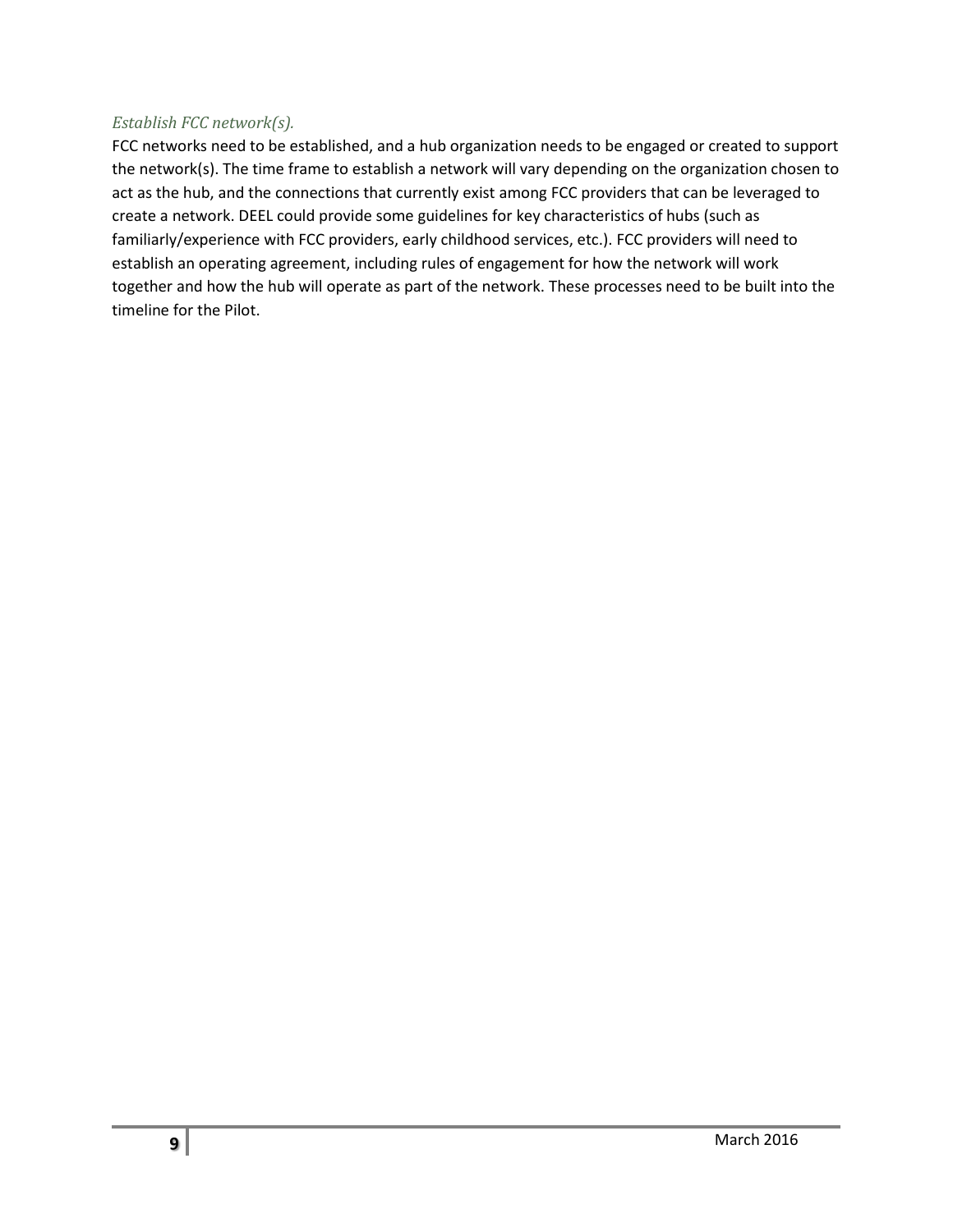# **Appendices**

# **A. FCC Advisory Committee Members**

| <b>Name</b>                 | <b>Affiliation</b>                                                     |
|-----------------------------|------------------------------------------------------------------------|
| <b>Maryan Abdulle</b>       | <b>FCC Owner</b>                                                       |
| <b>Grace Alams</b>          | FCC and Child Care Center Director                                     |
| <b>Patricia Bailey</b>      | <b>FCC Owner</b>                                                       |
| <b>Mai-Than Dovin</b>       | <b>FCC Owner</b>                                                       |
| <b>Katherine Green</b>      | <b>FCC Owner</b>                                                       |
| Saadia Hamid                | <b>Education Engagement Specialist, Seattle Housing Authority</b>      |
| <b>Marjon Heru</b>          | Parent Educator, North Seattle CC                                      |
| <b>Theressa Lenear</b>      | Senior Manager, Child Care Resources                                   |
| <b>Denise Mathis</b>        | <b>FCC Owner</b>                                                       |
| <b>Andrea McGraw</b>        | <b>FCC Owner</b>                                                       |
| <b>Zamzam Mohammed</b>      | CEO, Voices of Tomorrow                                                |
| <b>Erica Watson</b>         | Past FCC Owner, Center Director                                        |
| <b>Kathy Yasi</b>           | <b>FCC Owner</b>                                                       |
| <b>Monica Liang-Aguirre</b> | Early Learning Director, DEEL                                          |
| <b>Sid Sidorowicz</b>       | Deputy Director, DEEL                                                  |
| Erica Johnson               | Senior Policy Advisor, DEEL                                            |
| <b>Cameron Clark</b>        | Senior Policy Specialist, DEEL                                         |
| Leilani Dela Cruz           | <b>Operations Director, DEEL</b>                                       |
| Sonja Griffin               | Director of Quality Assurance, DEEL                                    |
| <b>Glenn Davis</b>          | Program and Policy Specialist, Office of Immigrant and Refugee Affairs |
| <b>Anne Mitchell</b>        | Consultant, APA                                                        |
| <b>Simon Workman</b>        | Consultant, APA                                                        |
| <b>Sarah Wool</b>           | Consultant, APA                                                        |
| <b>Joelle Gruber</b>        | Consultant, 3SI                                                        |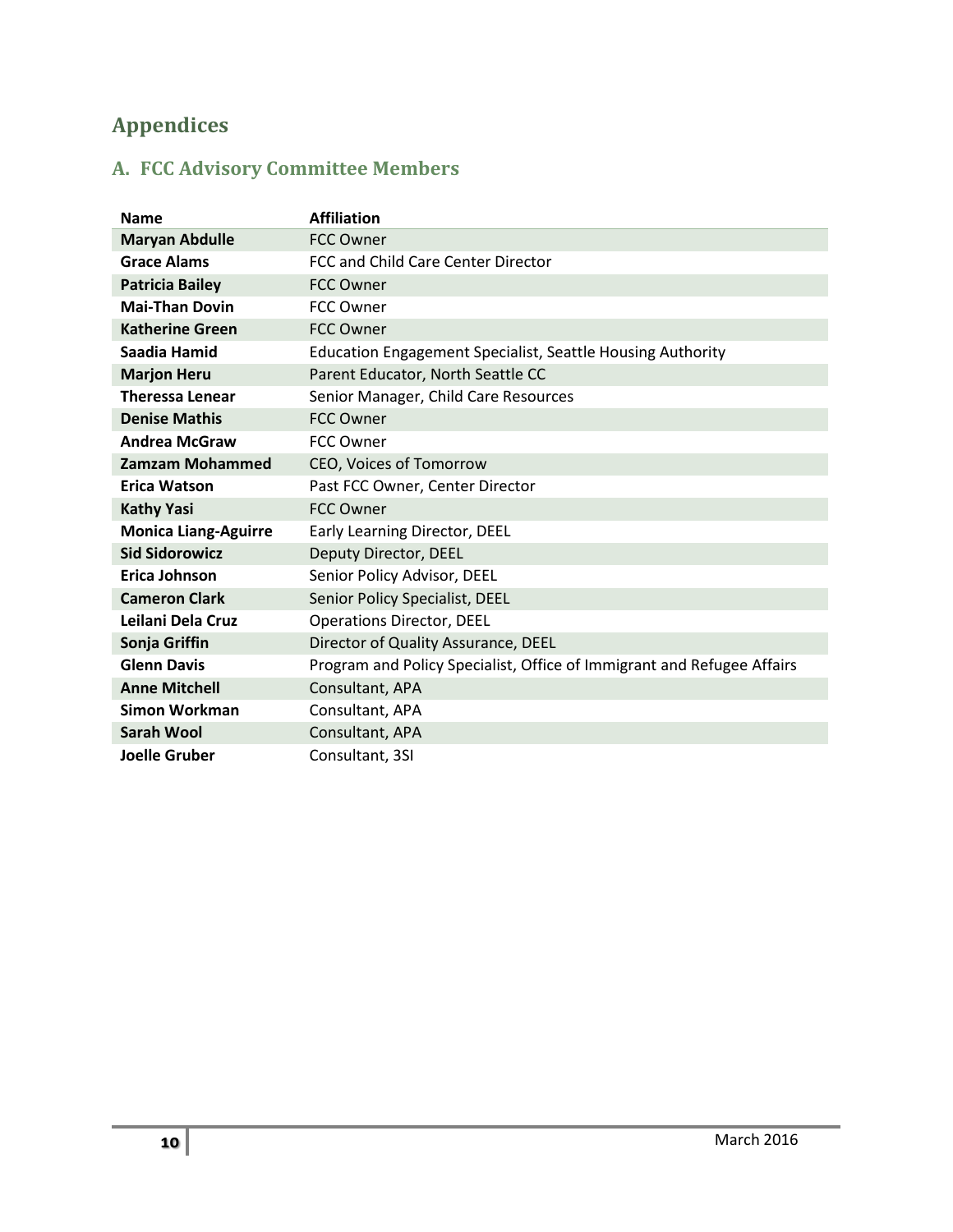### **B. Meeting Agendas**

# **Seattle Preschool Program Family Child Care Pilot Advisory Committee AGENDA**

Saturday, November 7, 2015, 9:00 a.m. – 1:00 p.m.

El Centro de la Raza

Seattle, WA

#### **Desired Goals for this meeting:**

- 1. Understand how other states and cities include family child care providers in Preschool
- 2. Increase our knowledge of the local Seattle family child care context from the perspectives of local family child care providers
- 3. Review data on the current characteristics of family child care in Seattle
- 4. Discuss Seattle Preschool Program in relation to Family Child Care

| When                  | What                                                                                                                    |
|-----------------------|-------------------------------------------------------------------------------------------------------------------------|
| 8:45 AM               | <b>Gather and light breakfast</b>                                                                                       |
| 9:00 AM               | Welcome from the Seattle DEEL<br><b>Introductions</b>                                                                   |
| 9:30 AM               | What is the Seattle Preschool Program and what are the role and purpose of this FCC<br><b>Pilot Advisory Committee?</b> |
| 10:00 AM              | How do other cities and states include FCC in preschool?<br>Presentation with Q&A                                       |
| 10:30 AM              | What are the perspectives of Seattle Family Child Care providers?<br><b>Discussion</b>                                  |
| 10:45 AM              | <b>Break</b>                                                                                                            |
| 11:00 AM              | What are the current characteristics of FCC providers in Seattle?<br><b>Presentation with Q&amp;A</b>                   |
| 11:30 AM              | Small group discussion of key features of SPP and options for FCC<br>(Discussion Guide handout)                         |
| 12:30<br><b>LUNCH</b> | Reporting: each small group shares (5-7 minutes). Focus on agreements, any questions<br>for the whole group             |
|                       | Conclusion - Comments, affirmations, questions                                                                          |
| 1:00 PM               | Adjourn                                                                                                                 |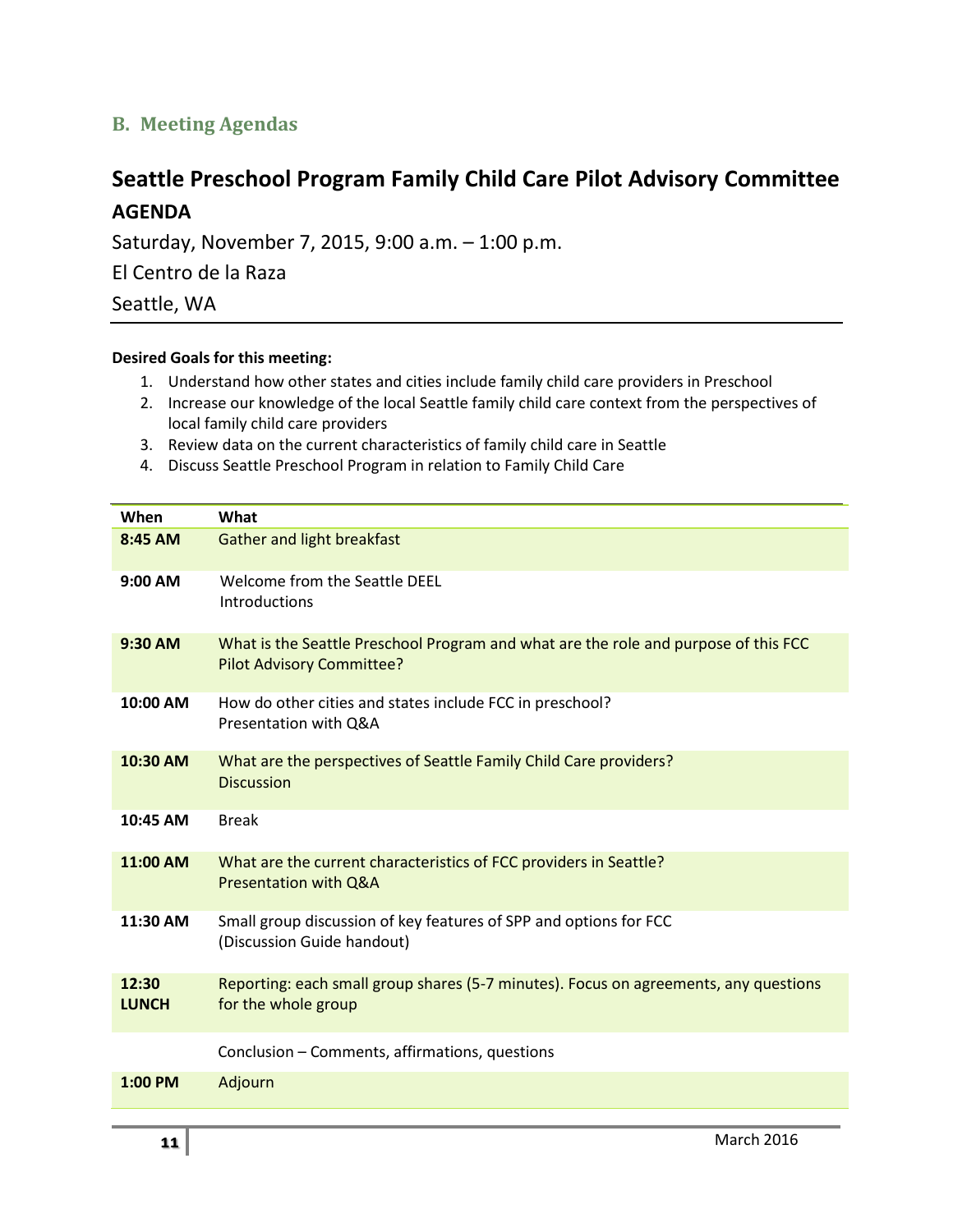# **Seattle Preschool Program Family Child Care Pilot Advisory Committee AGENDA**

Saturday, January 23, 9:00 a.m. – 1:00 p.m.

El Centro de la Raza

Seattle, WA

| <b>Purpose of this meeting:</b><br>Discuss the draft options for the FCC Pilot of SPP and choose which to recommend<br>1. |                                                                                                                                                                                                                                  |  |  |
|---------------------------------------------------------------------------------------------------------------------------|----------------------------------------------------------------------------------------------------------------------------------------------------------------------------------------------------------------------------------|--|--|
| 2.                                                                                                                        | Understand the Evaluation of the SPP, with discussion of the family child care context                                                                                                                                           |  |  |
| When                                                                                                                      | What                                                                                                                                                                                                                             |  |  |
| 8:45 AM                                                                                                                   | <b>Gather and light breakfast</b>                                                                                                                                                                                                |  |  |
| 9:00 AM                                                                                                                   | Welcome from the Seattle Dept. of Education and Early Learning                                                                                                                                                                   |  |  |
|                                                                                                                           | Introductions                                                                                                                                                                                                                    |  |  |
| 9:15 AM                                                                                                                   | Presentation: Three options for the Advisory Committee's consideration for the FCC-SPP<br>Pilot (review the discussion draft)                                                                                                    |  |  |
| 9:45 AM                                                                                                                   | Small group discussion of options<br>$\star$<br>What are the strengths of each?<br>Do you think other FCC providers would be interested in it?<br>$\star$<br>★<br>What are your questions or concerns (if any) about the option? |  |  |
| 10:45 AM                                                                                                                  | <b>Break</b>                                                                                                                                                                                                                     |  |  |
| 11:00 AM                                                                                                                  | Informational presentation with Q&A:<br>The Comprehensive Evaluation Strategy for the SPP (process and products)<br>Dr. Gail Joseph, UW                                                                                          |  |  |
| 11:45 AM                                                                                                                  | <b>Review Options for FCC-SPP Pilot</b>                                                                                                                                                                                          |  |  |
| 12:15                                                                                                                     | Express your opinion on each Option                                                                                                                                                                                              |  |  |
|                                                                                                                           | Discussion: Focus on agreements, and anything further to be explored before next (final)<br><b>Advisory Committee meeting</b>                                                                                                    |  |  |
| 12:30                                                                                                                     | <b>Break to get LUNCH</b>                                                                                                                                                                                                        |  |  |
| 12:45                                                                                                                     | Conclusion - Comments, affirmations, questions                                                                                                                                                                                   |  |  |

**1:00 PM** Adjourn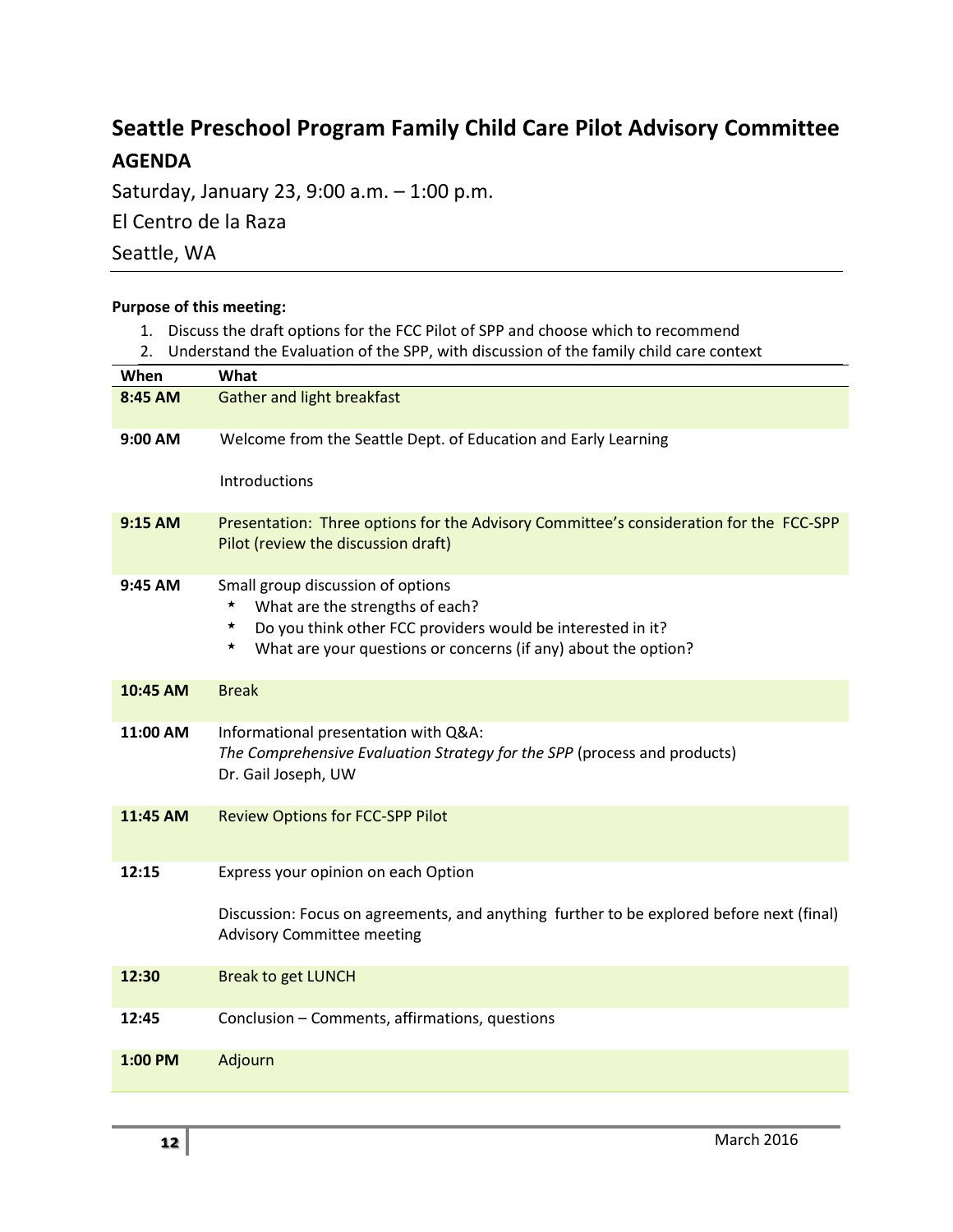# **Seattle Preschool Program Family Child Care Pilot Advisory Committee AGENDA**

Saturday, March 12, 9:00 a.m. – 1:00 p.m. El Centro de la Raza

Seattle, WA

#### **Purpose of this meeting:**

- 1. Advisory Committee agreement on recommendation to DEEL
- 2. Celebrate!

| When        | What                                                                                                                                         |
|-------------|----------------------------------------------------------------------------------------------------------------------------------------------|
| 8:45 AM     | Gather and light breakfast                                                                                                                   |
| 9:00 AM     | Welcome from the Seattle Dept. of Education and Early Learning                                                                               |
|             | Introductions                                                                                                                                |
| 9:15 AM     | Whole group discussion of comments from Advisory Committee review of<br><b>Recommendation paper</b>                                          |
| 9:30 AM     | Whole group discussion of issues<br>What would you change or add to fix this issue?                                                          |
| 10:15 AM    | <b>Break</b>                                                                                                                                 |
| 10:30 AM    | Whole group discussion: NETWORKS<br>See handout for questions                                                                                |
| 11:30 AM    | Review timeline for FCC-SPP and actions needed for success<br>Who needs to do what by when to make the FCC-SPP Pilot a reality?<br>$\bullet$ |
| <b>Noon</b> | Break to get LUNCH                                                                                                                           |
| 12:30 PM    | Conclusion - Comments, affirmations, thanks, celebrate!                                                                                      |
| 1:00 PM     | Adjourn                                                                                                                                      |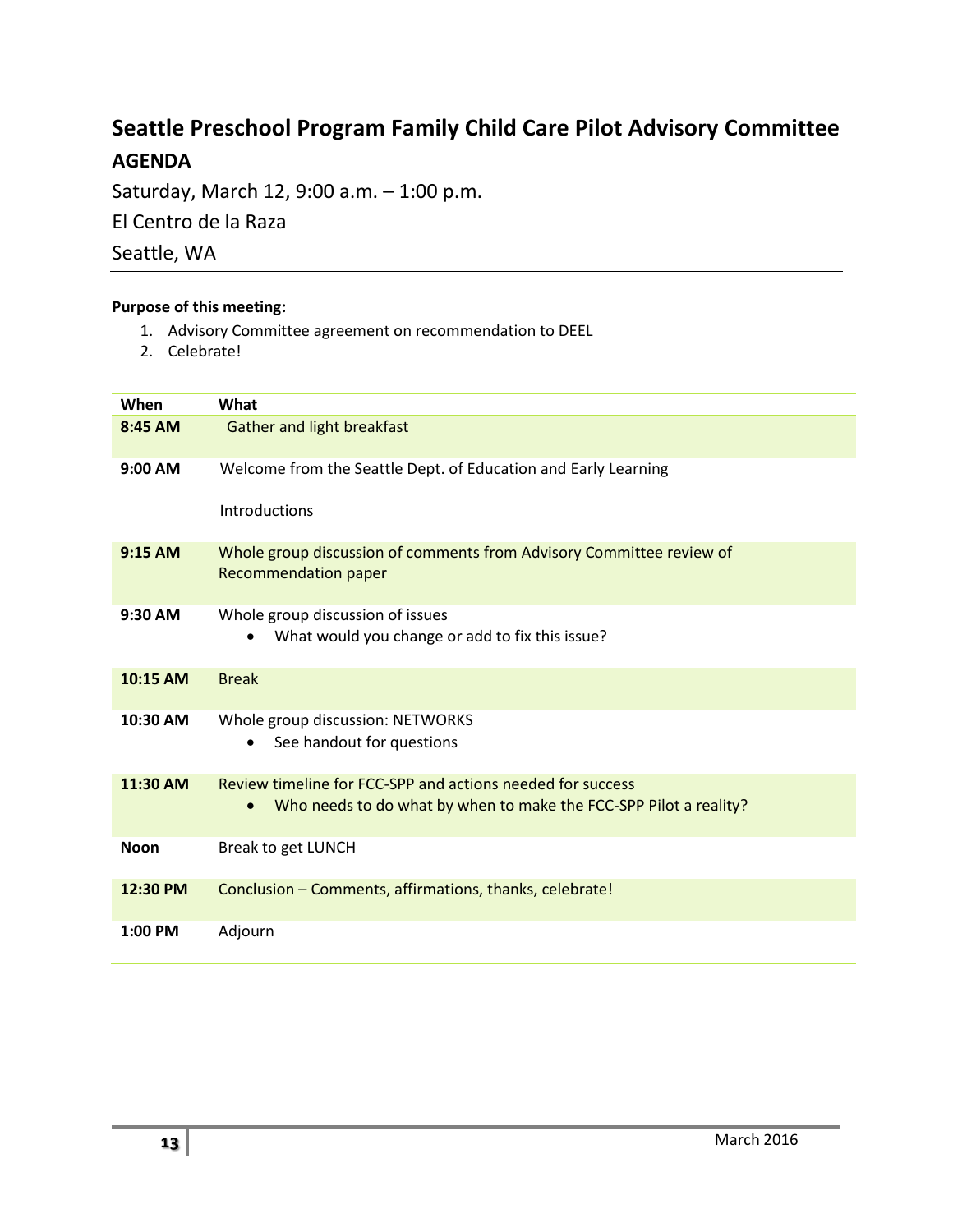# **Seattle Preschool Program Family Child Care Pilot Advisory Committee**

Saturday, March 12, 2016

### **Discussion Questions: Networks**

- 1. What qualifies an agency to be a network hub?
	- a. What experience/capacities should they have?
	- b. How can they provide evidence of this?
- 2. Is a FCC network more likely to succeed if the homes are geographically close to each other rather than being spread all over the City of Seattle?
- 3. Is a FCC network more likely to succeed if the provider/members share some affinity in addition to being FCC providers (e.g., culture, language)?
- 4. How does a network get started?
	- a. Do FCC providers come together to create it?
	- b. Do organizations that want to be the hub reach out to FCC homes?
- 5. Does DEEL need to have some sort of initiating process, with funding (modest), to speed the development of FCC networks?
- 6. How many networks are needed?
- 7. What is the capacity of existing FCC Associations? Do any have interest and have/can develop the capacity to become a hub?
- 8. Some Advisory Committee members are associated with organizations that might be a hub.
	- a. What is your level of commitment to creating a hub?
- 9. Some Advisory Committee members are FCC providers.
	- a. Are you interested in participating in the Seattle Preschool Program under this model?
	- b. Are you willing to participate in a Network?
	- c. What is your level of commitment to participating in FCC-SPP?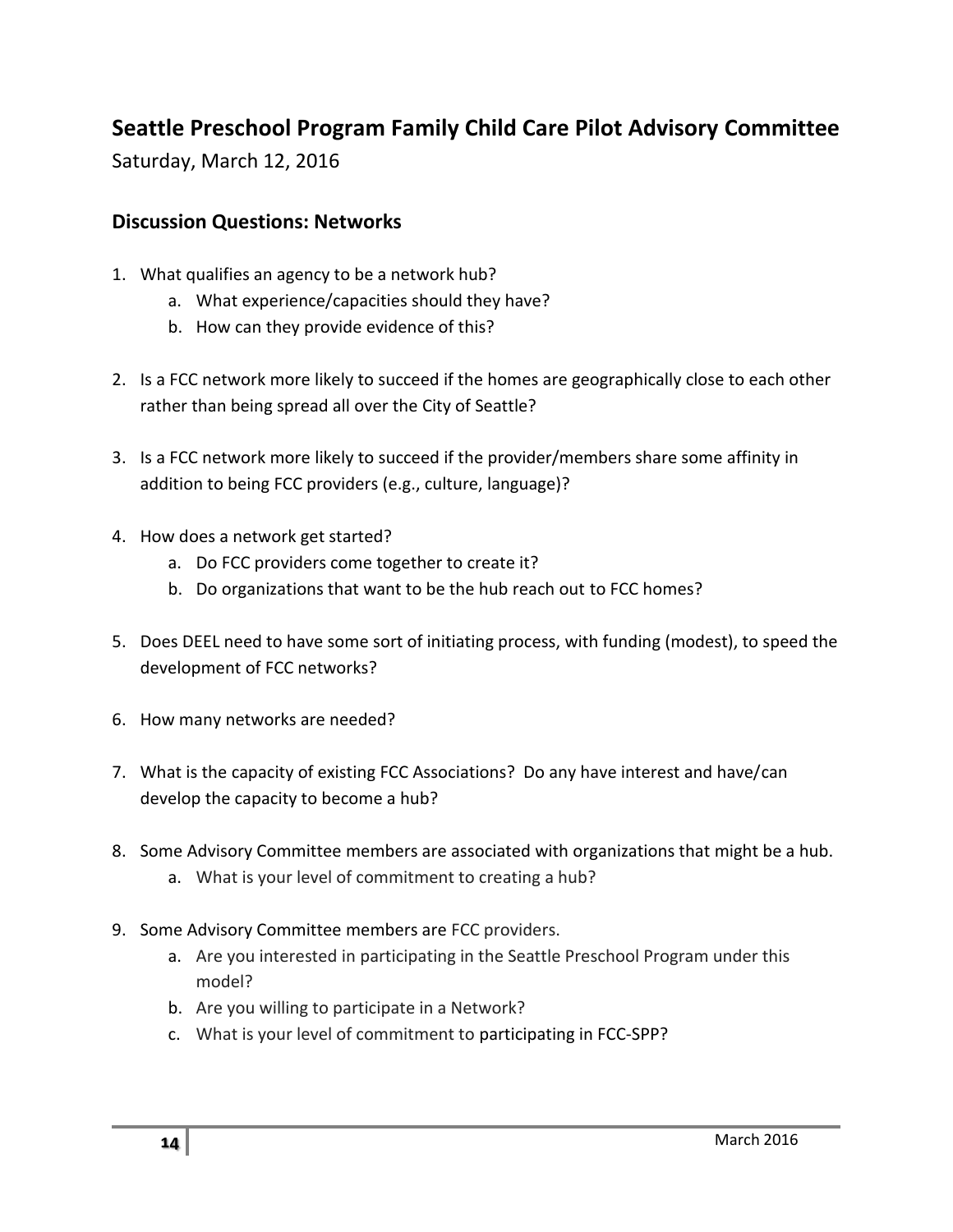# **C. Sample FCC-SPP schedules**

| Schedule for FCC home operating SPP within a full-day/full-year program |                                                             |  |
|-------------------------------------------------------------------------|-------------------------------------------------------------|--|
| 7:00am                                                                  | Early morning care and learning                             |  |
| 9:00                                                                    | SPP day begins: Breakfast                                   |  |
| 9:30-noon                                                               | Morning play and learning activities/indoors and outdoors   |  |
| noon                                                                    | Lunch                                                       |  |
| 12:30-1:30pm                                                            | <b>Nap</b>                                                  |  |
| 1:30-3:00                                                               | Afternoon play and learning activities/indoors and outdoors |  |
| 3:00                                                                    | SPP day ends: Snack                                         |  |
| 3:00-6:00pm                                                             | Late afternoon care and learning                            |  |

| Schedule for FCC home offering SPP with coach support from the network |                     |                    |                |               |              |               |
|------------------------------------------------------------------------|---------------------|--------------------|----------------|---------------|--------------|---------------|
|                                                                        |                     | <b>MONDAY</b>      | <b>TUESDAY</b> | <b>WEDS</b>   | <b>THURS</b> | <b>FRIDAY</b> |
| 7:00am                                                                 | Early morning care  | Coach arrives by   |                |               |              |               |
|                                                                        | and learning        | 8:30am             |                |               |              |               |
| 9:00                                                                   | SPP day begins:     |                    |                |               |              |               |
|                                                                        | <b>Breakfast</b>    | Co-teaches with    |                |               |              |               |
| $9:30-$                                                                | Morning play and    | provider           |                |               |              |               |
| noon                                                                   | learning            |                    |                |               |              |               |
|                                                                        | activities/indoors  |                    |                |               |              |               |
|                                                                        | and outdoors        |                    |                |               |              |               |
| noon                                                                   | Lunch               |                    |                |               |              |               |
| $12:30-$                                                               | <b>Nap</b>          | Meets with         |                | Coach arrives |              |               |
| 1:30 <sub>pm</sub>                                                     |                     | provider to        |                | by 12:30pm &  |              |               |
|                                                                        |                     | discuss SPP;       |                | meets with    |              |               |
|                                                                        |                     | coach leaves at    |                | provider      |              |               |
|                                                                        |                     | 1:30 <sub>pm</sub> |                |               |              |               |
| 1:30-3:00                                                              | Afternoon play and  |                    |                | Co-teaches    |              |               |
|                                                                        | learning            |                    |                | with provider |              |               |
|                                                                        | activities/indoors  |                    |                |               |              |               |
|                                                                        | and outdoors        |                    |                |               |              |               |
| 3:00                                                                   | SPP day ends: Snack |                    |                |               |              |               |
| $3:00-$                                                                | Late afternoon care |                    |                | Coach leaves  |              |               |
| 6:00pm                                                                 | and learning        |                    |                | at 4:30pm     |              |               |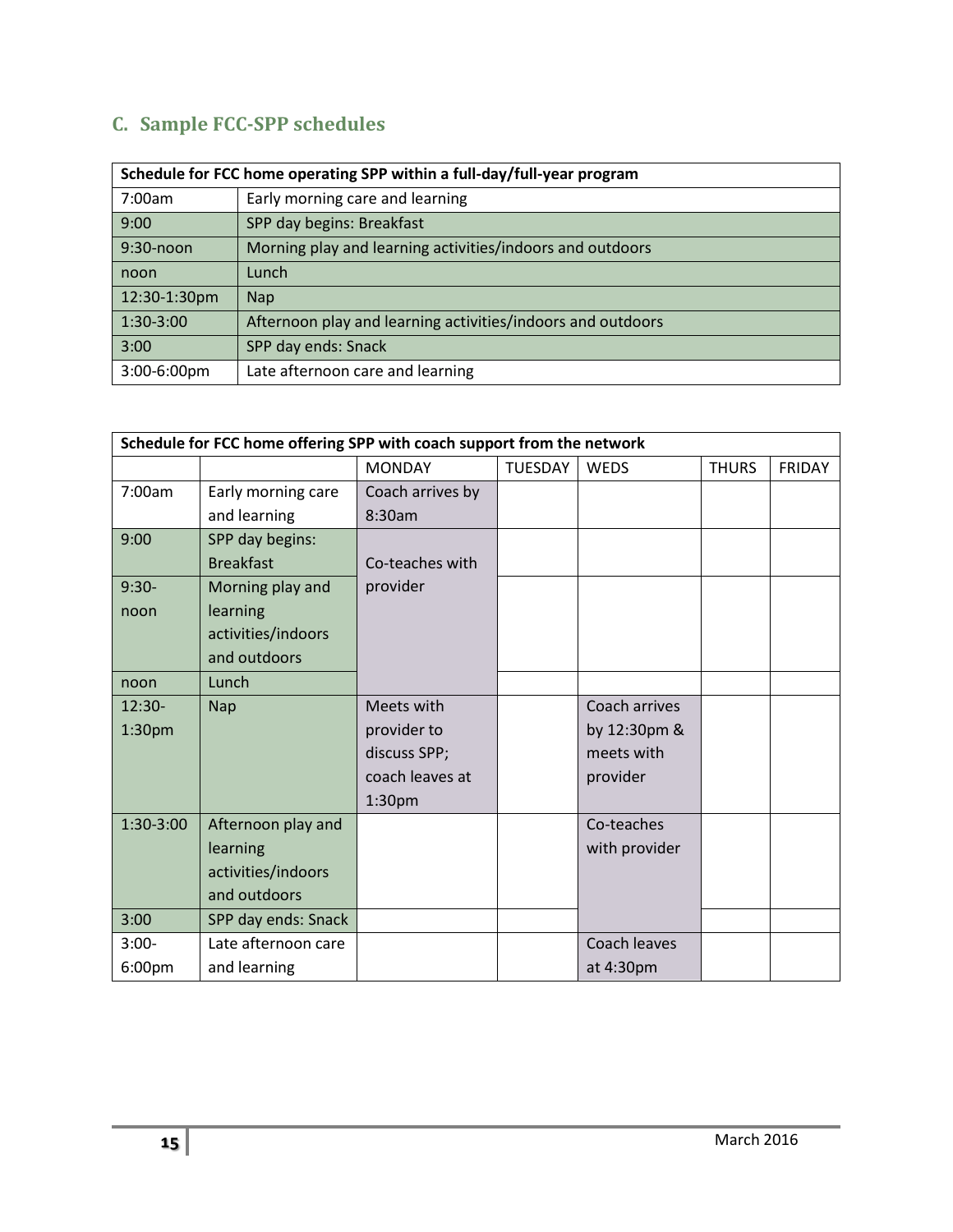### **D. SPP Minimum Requirements and WA FCC regulations**

#### *SPP Minimum Requirements*

For the FCC-SPP Pilot, the following minimum requirements apply:

- 1. Home is licensed by the Washington Department of Early Learning (DEL).
- 2. Home is enrolled in Early Achievers (EA) and holds a rating of Level 3 or above.
- 3. At least one staff person working in the home has at least an associate's degree in Early Childhood Education (ECE)
- 4. Home now uses, or is willing to begin using, either the Creative Curriculum or High/Scope, which are the two curricula supported by DEEL.
- 5. Home operates SPP for at least 6 hours per day, 5 days per week, for 180 days per year (36 weeks).
- 6. Home allows coaches provided by DEEL access to the home and its program.
- 7. Home agrees to participate in the Comprehensive Evaluation of SPP.

| <b>Age of Children</b>                                 | <b>Ratio Adults to Children</b> |
|--------------------------------------------------------|---------------------------------|
| if 4 under 3 years (only 2 not walking), then 4 others | $1$ to $8$                      |
| if none under 3 years, then 10 other ages              | 1 to 10 (same ratio as SPP)     |
| if 4 not walking, then up to 8 others                  | 2 to 12                         |

#### *Washington State Regulations for family child care providers with experience*